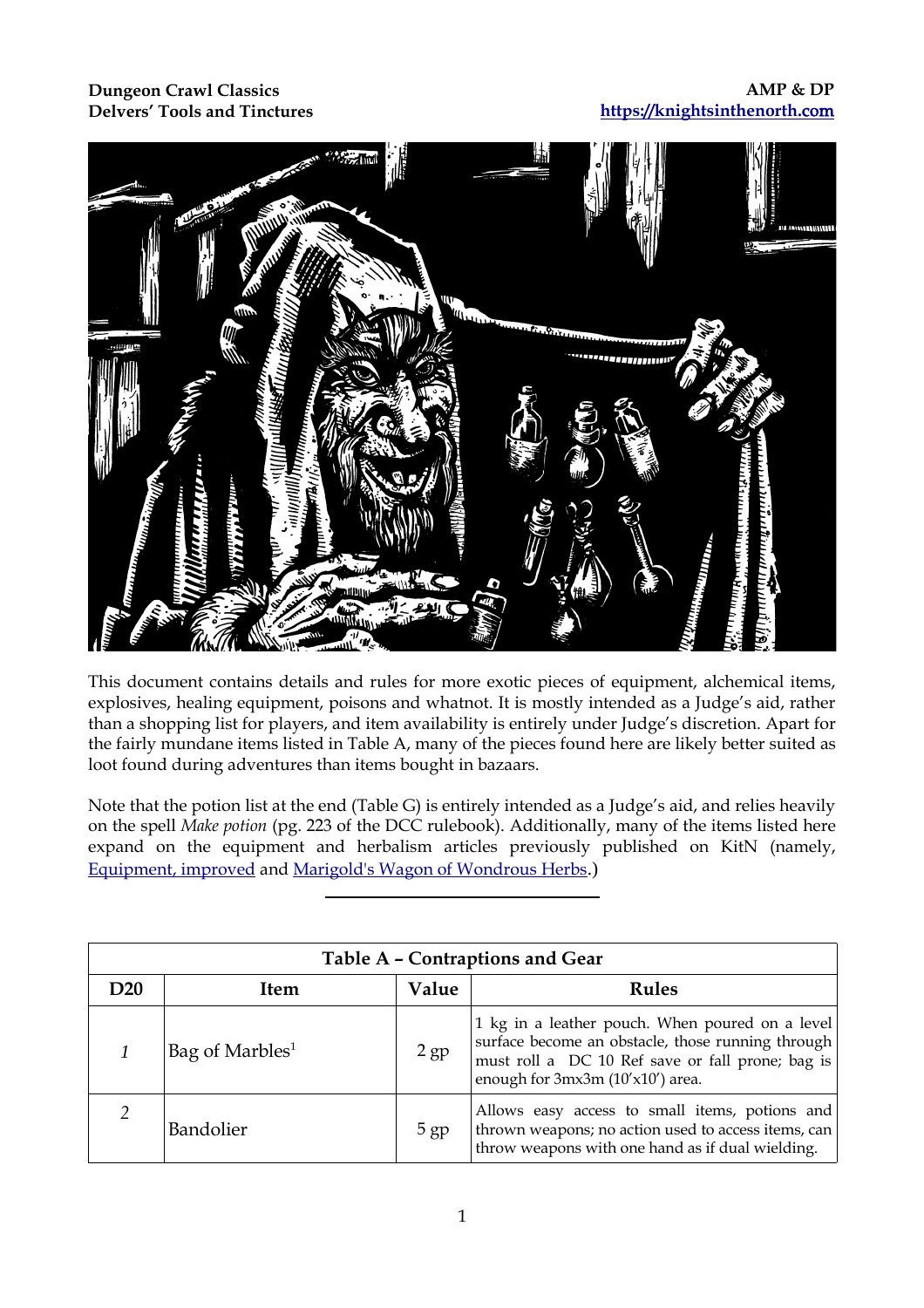| Table A - Contraptions and Gear |                           |                       |                                                                                                                                                                        |  |  |
|---------------------------------|---------------------------|-----------------------|------------------------------------------------------------------------------------------------------------------------------------------------------------------------|--|--|
| D <sub>20</sub>                 | Item                      | Value                 | <b>Rules</b>                                                                                                                                                           |  |  |
| 3                               | <b>Belt of Pouches</b>    | 1 <sub>gp</sub>       | Allows easy access to very small items such as vials;<br>no action spent to pull out items.                                                                            |  |  |
| $\overline{4}$                  | Caltrops <sup>1</sup>     | $1$ gp $/$<br>handful | 2d4 handfuls. Spreading a handful of caltrops traps a<br>$1\frac{1}{2}x$ 1½m area (5'x5'), anyone running through it<br>must roll a DC 10 Ref save or take 1d4 damage. |  |  |
| 5                               | Camo Cloak                | $2$ gp                | Rainproof, makes it easier to hide in wilderness. +2<br>to all hide checks in suitable environments.                                                                   |  |  |
| 6                               | Camo Tarp                 | 5 <sub>gp</sub>       | 4 m x 4 m, easier to hide in wilderness, rainproof.<br>+4 to checks to hide a campsite or build a hidden<br>shelter in suitable environments.                          |  |  |
| $\overline{7}$                  | Disguise Kit              | $20$ gp               | In a leather satchel, includes make-up<br>and<br>relevant accessories. +4 to all disguise checks.                                                                      |  |  |
| 8                               | Ear Plugs                 | 1 sp pair             | 2d6 pairs. +2 to saving throws against sonic or vocal<br>effects, single use items, may hinder communication.                                                          |  |  |
| 9                               | Field Repair Kit          | $15$ gp               | In a satchel, includes tools to fix most armor or<br>weapons; roll DC depends on target, occupation<br>determines die size.                                            |  |  |
| 10                              | Gasproof Mask             | 25 gp                 | +4 to saving throws against gaseous effects, user<br>cannot speak while wearing mask.                                                                                  |  |  |
| 11                              | Many-Lense Goggles        | $100$ gp              | +2 to all perception and decipher rolls, functions as<br>a pair of binoculars or a set of magnifying lenses;.                                                          |  |  |
| 12                              | <b>Protective Gloves</b>  | $2$ gp                | +2 to saving throws against traps and effects that<br>target the hands.                                                                                                |  |  |
| 13                              | <b>Protective Goggles</b> | $25$ gp               | Smoked glass with leather strap; +4 to saves against<br>light based effects, +2 to saves against eye-contact<br>based effects (i.e. hypnosis), -2 to perception rolls. |  |  |
| 14                              | Quickdraw Sheath          | 5 gp                  | Can be used to hide a small weapon (dagger,<br>blackjack, hand axe) in a sleeve; no action needed to<br>draw weapon.                                                   |  |  |
| 15                              | Set of Cheater's Dice     | 5 gp                  | Balanced to produce intended numbers. +10 to<br>sleight of hand checks when cheating with dice.                                                                        |  |  |
| 16                              | Skeleton Key              | $25$ gp               | 20% chance to open mundane locks.                                                                                                                                      |  |  |
| 17                              | Thieves' Tools            | $25$ gp               | In a leather satchel, includes tools to pick locks,<br>find and disarm traps, climbing sheer surfaces,<br>forging documents and handling poisons.                      |  |  |
| 18                              | Throwing $Net1$           | 10sp                  | 2 m diameter. Can be used as a weapon (normal<br>ranged attack roll) or set up as a trap: DC 10 check or<br>get entangled.                                             |  |  |
| 19                              | Trap, Wolf <sup>1</sup>   | $10 \text{ gp}$       | Damage 2d4, base DC 10 Ref save to avoid trap.                                                                                                                         |  |  |
| 20                              | Trap, Bear <sup>1</sup>   | $20$ gp               | Damage 4d4, base DC 10 Ref save to avoid trap.                                                                                                                         |  |  |

1: Alternately, use the thieves' *Find traps* skill to set up trap, save DC equals to roll.

*Table A: Contraptions and gear*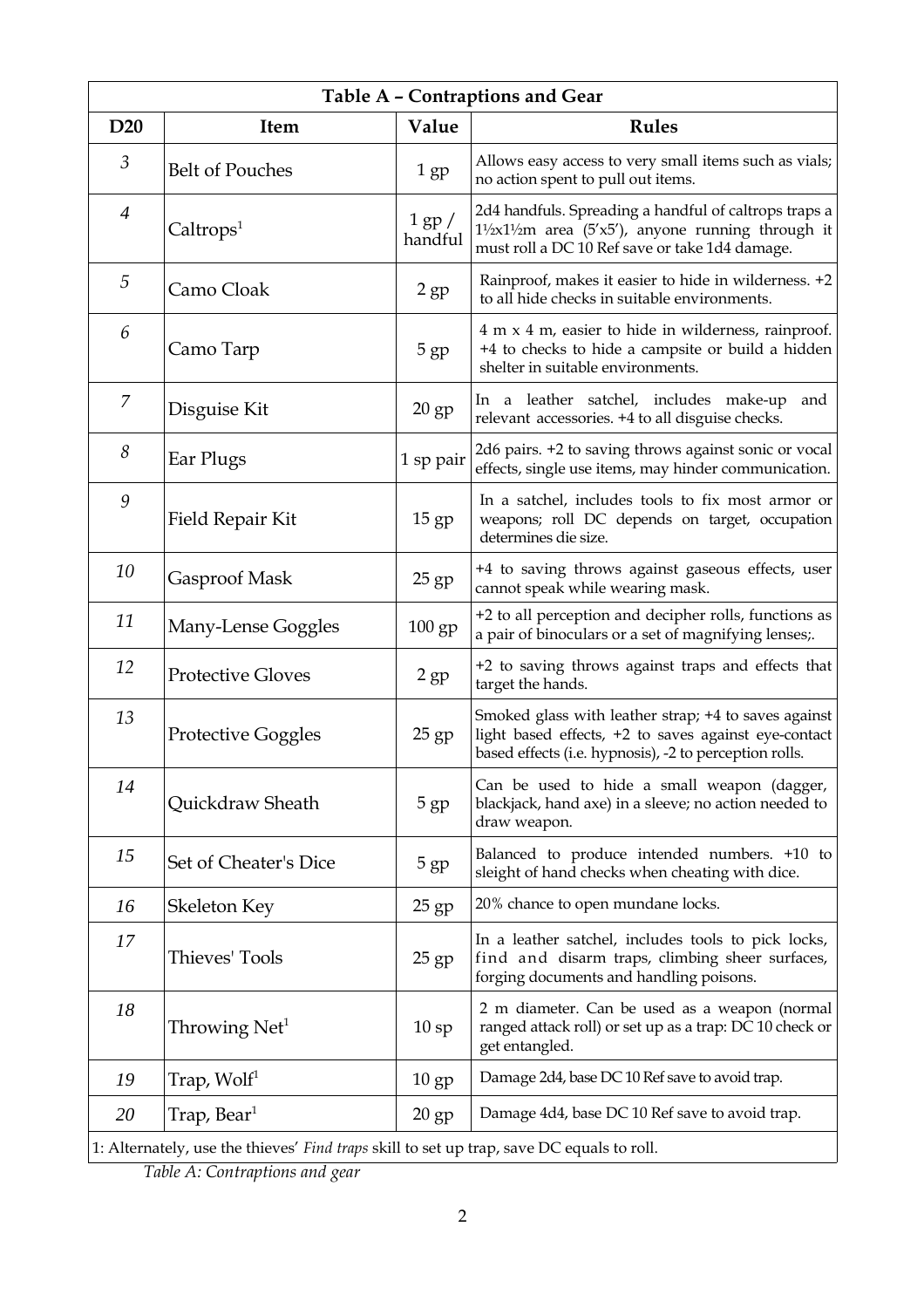| <b>Table B - Alchemical Concoctions</b> |                           |                  |                                                                                                                                                                                                                     |  |
|-----------------------------------------|---------------------------|------------------|---------------------------------------------------------------------------------------------------------------------------------------------------------------------------------------------------------------------|--|
| D <sub>20</sub>                         | <b>Item</b>               | Value            | <b>Notes</b>                                                                                                                                                                                                        |  |
| $\mathbf{1}$                            | Aqua Vitae <sup>1</sup>   | 20 gp            | In a $\sim$ 1/2 1 flask, very flammable, alchemical item.<br>Can be used in various ways, including setting<br>things on fire: 1d6 damage + fire (DC 10 Ref save to<br>put out or suffer 1d6 on subsequent rounds). |  |
| 2                                       | <b>Bladder of Glue</b>    | $10$ gp          | In a $\sim$ <sup>1</sup> / <sub>2</sub> l bladder, works on almost any surface.<br>Causes a bond which requires a DC 20 STR check to<br>break, requires 12 h to set.                                                |  |
| 3                                       | <b>Bottled Light</b>      | $20$ gp          | Bottle glows softly when shook, for 8 hours,<br>alchemical item. Light volume equivalent to a large<br>candle.                                                                                                      |  |
| $\overline{4}$                          | Climber's Paste           | 15 <sub>gp</sub> | Single use, when spread on gloves and boots gives<br>a +4 to all climb checks for 1 hour.                                                                                                                           |  |
| 5                                       | Crispine Lozenges         | 50 gp            | When consumed, adds +1d6 to the next spell check<br>made.                                                                                                                                                           |  |
| 6                                       | Darksight Droplets        | $20$ gp          | Small vial, when liquid is applied to the eyes,<br>improves infravision by 20'.                                                                                                                                     |  |
| 7                                       | Easeberry Cud             | $25$ gp          | When chewed adds +1 to all AGI checks and thief<br>abilities for 1 hour.                                                                                                                                            |  |
| 8                                       | Eastern Pepper            | $25$ gp          | When eaten allows user to breathe fire once within<br>1 turn, causing 1d6 damage to targets within 3m<br>$(\sim10')$ cone.                                                                                          |  |
| 9                                       | Goatskull Pill            | 25 gp            | When eaten, doubles the height and length of the<br>next subsequent jump.                                                                                                                                           |  |
| 10                                      | Golden Snifter            | 30 gp            | When snorted, gives the user the equivalent of the<br>dwarven sense of smell, effect lasts for 1 hour.                                                                                                              |  |
| 11                                      | $Holy$ water <sup>1</sup> | $25$ gp          | Causes 1d4 damage to unholy targets based on<br>deity; can be used in other ways as well.                                                                                                                           |  |
| 12                                      | Hot Oil                   | $25$ gp          | When spread on the skin the oil protects against<br>cold; user is completely shielded against effects of<br>natural cold, and gains $a + 2$ to saves against<br>magical cold effects. Effect lasts 12 hours.        |  |
| 13                                      | Kelptorch                 | $3$ gp           | 2d4 pcs. Kelptorches burn with a bright green<br>flame, and cannot be extinguished by falling or<br>moisture.                                                                                                       |  |
| 14                                      | Lightfinger Salve         | $25$ gp          | When rubbed on the hands, adds $a + 2$ to skill<br>checks related to manual dexterity (including thief<br>skills) for 1 hour.                                                                                       |  |
| 15                                      | <b>Owl-Ear Ointment</b>   | 30 gp            | When applied to the ears, the ointment improves<br>hearing, allowing a +4 to all hearing based<br>perception checks.                                                                                                |  |
| 16                                      | Perfume                   | $25$ gp          | $2$ dl/10 uses. Allows a +1 to PER checks in suitable<br>situations, effect has duration of 4 hours.                                                                                                                |  |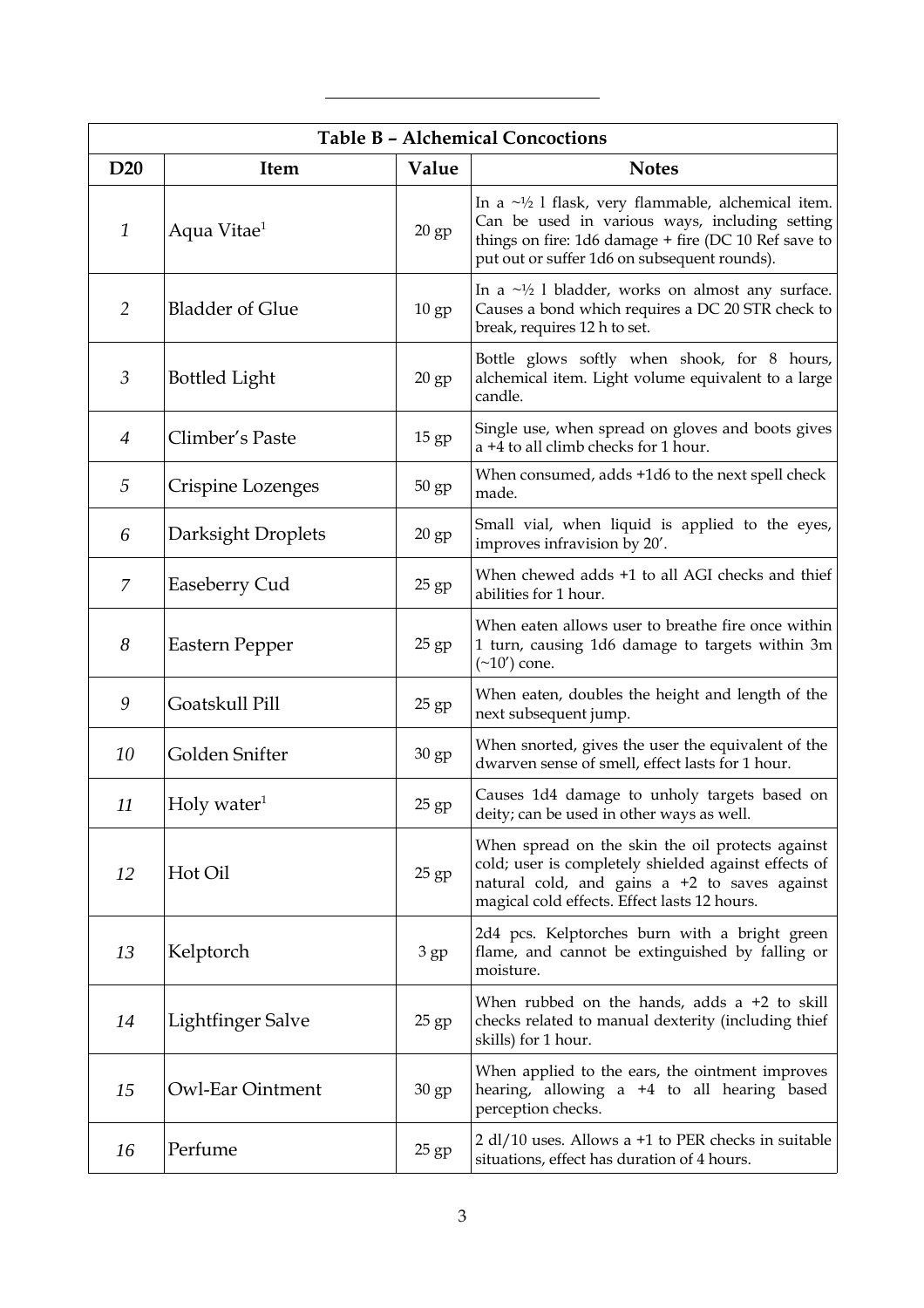| <b>Table B - Alchemical Concoctions</b> |                           |         |                                                                                                                                                                                                                                             |
|-----------------------------------------|---------------------------|---------|---------------------------------------------------------------------------------------------------------------------------------------------------------------------------------------------------------------------------------------------|
| D <sub>20</sub>                         | Item                      | Value   | <b>Notes</b>                                                                                                                                                                                                                                |
| 17                                      | Pest Repellent            | 2 gp    | 2 dl vial/10 uses. Insects and other pests avoid the<br>user for 4 hours.                                                                                                                                                                   |
| 18                                      | Rage Dust                 | 15 gp   | When snorted, causes a powerful rage; $+2$ to<br>damage and to-hit rolls, -2 to AC for 1 turn.                                                                                                                                              |
| 19                                      | <b>Smearleaf Salve</b>    | $25$ gp | When spread on the body gives a $+1$ bonus to STR<br>and AGI checks, and Ref saves, effect lasts 12 hours.                                                                                                                                  |
| 20                                      | Vial of Acid <sup>1</sup> | $25$ gp | A $\sim$ <sup>1</sup> / <sub>2</sub> l bottle, damages metal and stone as well as<br>flesh. Causes 1d10 points of damage on bare flesh,<br>and ruins most armor or weapons (roll d20 check)<br>against armor's AC or weapon's max. damage). |
|                                         |                           |         |                                                                                                                                                                                                                                             |

1: Instead of an attack roll, make a DC 5 AGI check to use in melee. Missile attack roll when thrown

*Table B: Alchemical concoctions*

| Table C - Tindersmith's Goods |                              |                             |                                                                                                                                                                                                            |  |  |
|-------------------------------|------------------------------|-----------------------------|------------------------------------------------------------------------------------------------------------------------------------------------------------------------------------------------------------|--|--|
| D <sub>8</sub>                | Item                         | Value                       | <b>Notes</b>                                                                                                                                                                                               |  |  |
| $\mathbf{1}$                  | Black Powder <sup>1</sup>    | 50 gp                       | 100 g pouch, prone to explode, alchemical item.<br>Causes 1d6 damage in a 5' radius, increase damage<br>and range for each additional dose, reduce damage<br>by 1d6 for every 5' from center of explosion. |  |  |
| $\overline{2}$                | Firework                     | 2 gp each                   | 2d4 pcs, alchemical item. Produces a loud bang and<br>bright lights, but is mostly decorational.                                                                                                           |  |  |
| $\beta$                       | Flashbang <sup>1</sup>       | 50 gp                       | Produces a loud bang and a blinding flash, targets<br>within 3m $(\sim 10')$ are blinded if a DC 10 Fort save is<br>failed, if save is successful targets are just dazed.<br>Effect lasts 1d6 rounds.      |  |  |
| 4                             | Flaming $Oil1$               | $20$ gp                     | In a $\sim$ <sup>1</sup> / <sub>2</sub> 1 flask, prone to explode. Causes 1d8<br>damage+fire (DC 15 Ref save to put out, or 1d6<br>damage on subsequent turns).                                            |  |  |
| 5                             | <b>Matches</b>               | 1 sp each,<br>2 gp a<br>box | 1d20 pcs/20 matches to a box. 20cm (8") matches,<br>can be lit against any suitably rough surface.<br>Provide light as a small candle.                                                                     |  |  |
| 6                             | Smoke Bomb <sup>1</sup>      | $50$ gp                     | When triggered generates enough smoke to fill a<br>10m <sup>2</sup> (30'x30') space with thick, acrid smoke. Smoke<br>occludes visibility and hinders breathing.                                           |  |  |
| $\overline{7}$                | Sulphur Grenade <sup>1</sup> | $100$ gp                    | A 3m (10') radius explosion, causing<br>d6<br>damage+fire (DC 10 Ref save to put out, or 1d6<br>damage on subsequent turns) within area.                                                                   |  |  |
| 8                             | Weedbane <sup>1</sup>        | 5 gp                        | In a $\sim$ 1/2 1 flask. Kills plants and damages plant-<br>based creatures; 1d6 damage+withering (50/50<br>chance on further rounds for 1d6 more damage).                                                 |  |  |

1: All thrown weapons have a DC 10 attack roll to hit target; missed attacks scatter 1d6m (1d20') to a random direction; fumbles explode prematurely.

*Table C: Tindersmith's goods*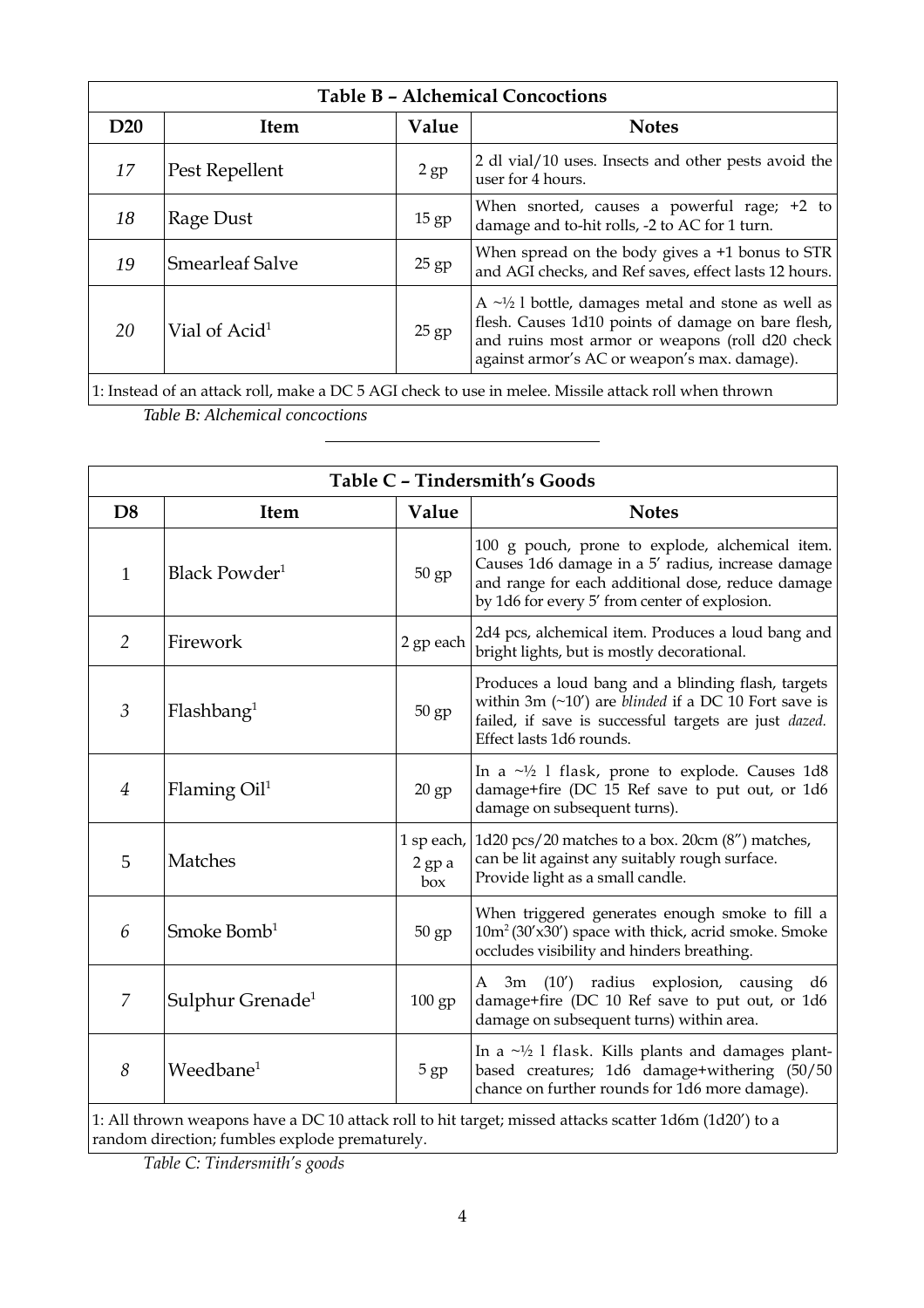| Table D - Healer's Arsenal |                            |                 |                                                                                                                                                                                                           |  |
|----------------------------|----------------------------|-----------------|-----------------------------------------------------------------------------------------------------------------------------------------------------------------------------------------------------------|--|
| D <sub>10</sub>            | <b>Item</b>                | Value           | <b>Notes</b>                                                                                                                                                                                              |  |
| 1                          | <b>Anti-Bleed Dressing</b> | 5 <sub>gp</sub> | When applied to a bleeding wound stops bleeding<br>immediately.                                                                                                                                           |  |
| $\overline{2}$             | <b>Axeleaf Powder</b>      | $10$ gp         | When mixed with water to form a paste and applied<br>to damaged area, heals 1d4 points of HP damage.                                                                                                      |  |
| 3                          | <b>Clearhead Essence</b>   | $100$ gp        | When consumed, heals 1d3 points of PER or INT<br>damage, and cancels ongoing mental effects.                                                                                                              |  |
| 4                          | Field Medic's Kit          | $20$ gp         | In a satchel, contains tools for field medicine, 2d3/6<br>uses. Can be used to bring bleeding characters back<br>from death's door: roll a healing skill check, DC<br>equals (20-current STA-current HP). |  |
| 5                          | <b>Healing Draught</b>     | $100$ gp        | Drinker immediately heals 1 HD worth of HP<br>damage.                                                                                                                                                     |  |
| 6                          | Loch Killian Char-Brew     | $25$ gp         | When consumed causes powerful inebriation, and<br>cancels ongoing poison effects (but does not heal<br>suffered damage).                                                                                  |  |
| 7                          | Moonapple Wine             | $100$ gp        | Contains the blessed essence of magic. Drinker is<br>powerfully inebriated, but may also recoup 1d3<br>points of spellburn damage or deity disapproval.                                                   |  |
| 8                          | Pisscap Juice              | $25$ gp         | In a $\sim$ 1/2 1 flask. If poured on an infected wound<br>immediately after contamination, cancels disease or<br>infection effect, and recoups lost damage.                                              |  |
| 9                          | Poultice                   |                 | 5 sp each Doubles healing speed for a day when used.                                                                                                                                                      |  |
| 10                         | Slurm Bandage              | $20$ gp         | When applied to damaged area, heals<br>1d6<br>points/round, if healing exceeds max HP user<br>suffers excess as damage to both STR and AGI.                                                               |  |

*Table D: Healer's Arsenal*

 $\overline{a}$ 

| Table E - Poisons <sup>1</sup> |                        |          |              |           |                                                                                                                                    |
|--------------------------------|------------------------|----------|--------------|-----------|------------------------------------------------------------------------------------------------------------------------------------|
| D <sub>16</sub>                | Item                   | Value    | $Delivery^2$ | Fort save | Notes <sup>3</sup>                                                                                                                 |
| 1                              | <b>Black Lotus Oil</b> | 500 gp   | Touch        | DC 24     | On a successful save causes 1d6<br>temporary INT damage; failed save<br>means 2d6 permanent INT loss.                              |
| $\mathcal{P}$                  | Centipede Oil          | $250$ gp | Wound        | DC 20     | On a successful save causes 1d6<br>temporary AGI damage; failed save<br>means 2d6 permanent AGI loss.                              |
| $\mathfrak{Z}$                 | Lumphat Extract        | $25$ gp  | Wound        | DC 18     | Successful save causes -1 to all AGI<br>checks; failed save halves target's<br>movement speed. Effect lasts one<br>hour.           |
| 4                              | Nullbrain Distillant   | $200$ gp | Touch        | DC 20     | On a successful save target becomes<br>disoriented for 1d6 turns (acts<br>randomly); failed save<br>means<br>complete memory loss. |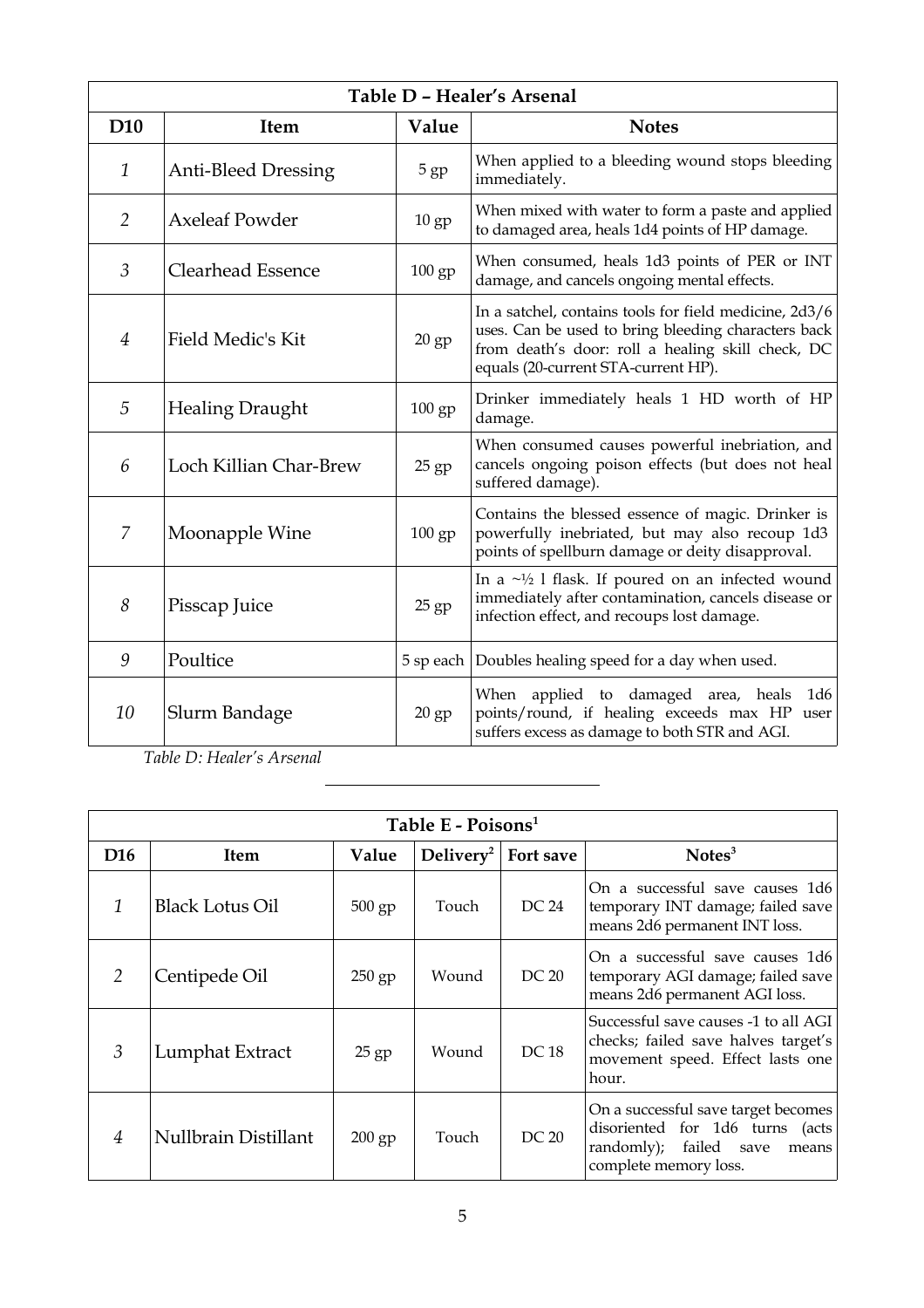| Table E - Poisons <sup>1</sup> |                                                                        |          |              |             |                                                                                                                                                    |
|--------------------------------|------------------------------------------------------------------------|----------|--------------|-------------|----------------------------------------------------------------------------------------------------------------------------------------------------|
| D <sub>16</sub>                | Item                                                                   | Value    | $Delivery^2$ | Fort save   | Notes <sup>3</sup>                                                                                                                                 |
| 5                              | Madhat Unguent                                                         | 500 gp   | Touch        | DC 22       | On a successful save causes 1d6<br>temporary PER damage; failed save<br>means 2d6 permanent PER loss.                                              |
| 6                              | Mihail's Dropper                                                       | $25$ gp  | Ingestion    | DC 20       | When mixed with an alcoholic<br>beverage increases the potency; if<br>save is failed, consumer becomes<br>pass-out drunk.                          |
| 7                              | Phial of Lust                                                          | $100$ gp | Ingestion    | DC 20       | Causes lustful emotions: on a<br>failed save -5d to all attempts to<br>resist arousal or charm effects.<br>Effect lasts 1 hour.                    |
| 8                              | Poison Catalyst                                                        | $100$ gp |              |             | Increases poison effect: save DC +5,<br>and all effects doubled.                                                                                   |
| 9                              | Ripflesh                                                               | 100 gp   | Wound        | <b>DC18</b> | Causes 1d4 points of HP damage<br>each turn until successful save is<br>made; effect persists for 1d3 turns<br>or until a successful save is made. |
| 10                             | Shadepeach Dust                                                        | $150$ gp | Wound        | <b>DC10</b> | Successful<br>1d10<br>save<br>means<br>rounds of paralysis, failed save<br>means effect extends to 1d4 days.                                       |
| 11                             | Sleepersand                                                            | $150$ gp | Wound        | <b>DC18</b> | Successful save causes a -1d to all<br>actions for 1d12 rounds; failed save<br>causes target to fall asleep. Effect<br>lasts 1 hour.               |
| 12                             | Snakebite Venom                                                        | 250 gp   | Wound        | DC 22       | On a successful save causes 1d6<br>temporary STA damage; failed<br>save means 2d6 permanent STA<br>loss.                                           |
| 13                             | Spider Essence                                                         | 250 gp   | Wound        | DC 22       | On a successful save causes 1d6<br>temporary STR damage; failed save<br>means 2d6 permanent STR loss.                                              |
| 14                             | Stonejoint Infusion                                                    | 75 gp    | Wound        | DC 20       | Successful save reduces target's<br>AC by -2; failed save halves<br>target's AC. Effect lasts 1 hour.                                              |
| 15                             | Stunner Oil                                                            | 75 gp    | Wound        | DC 12       | Successful<br>save<br>means<br>target<br>suffers -4 to all actions; failed save<br>causes a -1d to all actions. Effect<br>lasts 1 hour.            |
| 16                             | Whiteout                                                               | $150$ gp | Touch        | DC 14       | Successful save causes blindness<br>for 1d6 rounds; failed save causes<br>blindness for 1d7 days.                                                  |
|                                | 1: When applied to a weapon, poison effect persists until triggered.   |          |              |             |                                                                                                                                                    |
|                                | 2: All touch and wound poisons double their effect if ingested.        |          |              |             |                                                                                                                                                    |
|                                | handling poisons without the skill to do so rely on Luck checks alone. |          |              |             | 3: A failed Handle poison roll forces a Luck check, if check fails thief has to take suffer effect. Characters                                     |

*Table E: Poisons*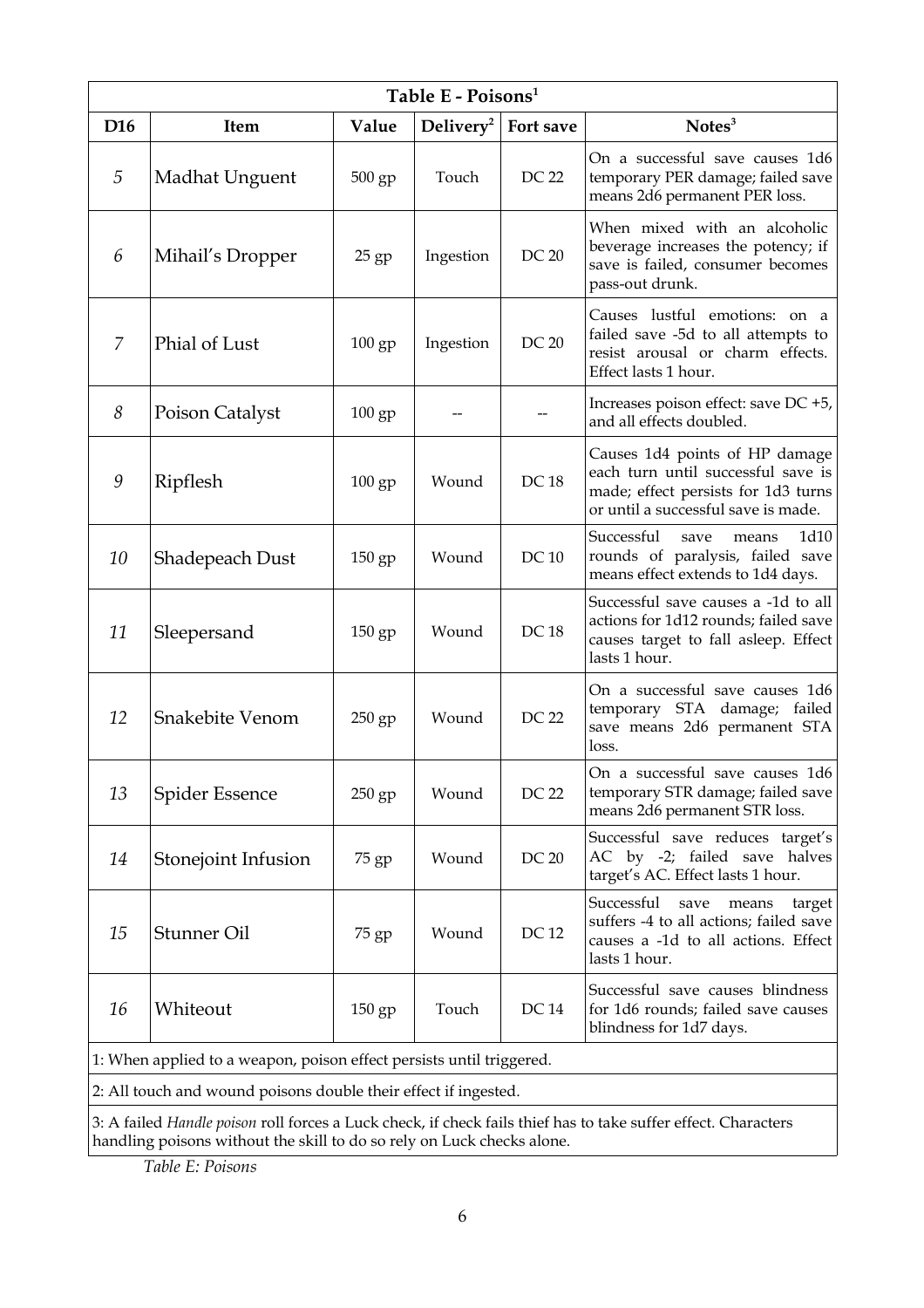| Table F - Mysticism and Magic |                          |                 |                                                                                                                                                                                                                               |  |  |
|-------------------------------|--------------------------|-----------------|-------------------------------------------------------------------------------------------------------------------------------------------------------------------------------------------------------------------------------|--|--|
| D <sub>6</sub>                | <b>Item</b>              | Value           | <b>Notes</b>                                                                                                                                                                                                                  |  |  |
| 1                             | <b>Black Lotus Opium</b> | $500$ gp        | Sends user on a powerful spirit-journey, beyond the<br>veil of mundane reality. Journey can reveal new<br>patrons or arcane secrets (Judge's discretion). Single<br>use.                                                      |  |  |
| $\overline{2}$                | Elven Candle             | $50$ gp         | When used in a ritual casting, each candle used<br>adds +1 to spell check result. Candles are<br>consumed upon casting.                                                                                                       |  |  |
| 3                             | Hex Doll                 | 1 <sub>gp</sub> | When used in the casting of a harmful spell with a<br>single target, adds +1 to spell check result but<br>increases fumble range by 1 (i.e. any 2s rolled count<br>as $1s$ ).                                                 |  |  |
| $\overline{4}$                | Octaron Implements       | 1000 gp         | A set of arcane tools, useful in the identification of<br>magical artifacts. User may roll a DC 15 spell check<br>to determine whether a specific object is magical, or<br>to glean related information from the environment. |  |  |
| 5                             | Spell Component          | $10+gp$         | Type depends on spell, component is consumed<br>upon casting. When used to cast specific spell, adds<br>+1 to spell check result.                                                                                             |  |  |
| 6                             | <b>Tarot Deck</b>        | 5 <sub>gp</sub> | When used in the casting of a divination spell adds<br>+2 to spell check result.                                                                                                                                              |  |  |

*Table F: Mysticism and magic*

 $\overline{a}$ 

 $\overline{a}$ 

| Table G - Magical Potions <sup>1</sup> |                                 |                            |  |  |
|----------------------------------------|---------------------------------|----------------------------|--|--|
| D <sub>24</sub>                        | <b>Item</b>                     | Creation cost <sup>2</sup> |  |  |
| $\mathbf{1}$                           | Potion of Animal Control        | 225 gp                     |  |  |
| 2                                      | Potion of Extraordinary Healing | 400 gp                     |  |  |
| 3                                      | Potion of Fire Resistance       | 325 gp                     |  |  |
| 4                                      | Potion of Flying                | 400 gp                     |  |  |
| 5                                      | Potion of Gaseous Form          | 225 gp                     |  |  |
| 6                                      | Potion of Giant Strength        | 425 gp                     |  |  |
| $\overline{Z}$                         | Potion of Growth                | 275 gp                     |  |  |
| 8                                      | Potion of Healing               | 225 gp                     |  |  |
| 9                                      | Potion of Heroism               | 300 gp                     |  |  |
| 10                                     | Potion of Human Control         | 325 gp                     |  |  |
| 11                                     | Potion of Invisibility          | 325 gp                     |  |  |
| 12                                     | Potion of Invulnerability       | $450$ gp                   |  |  |